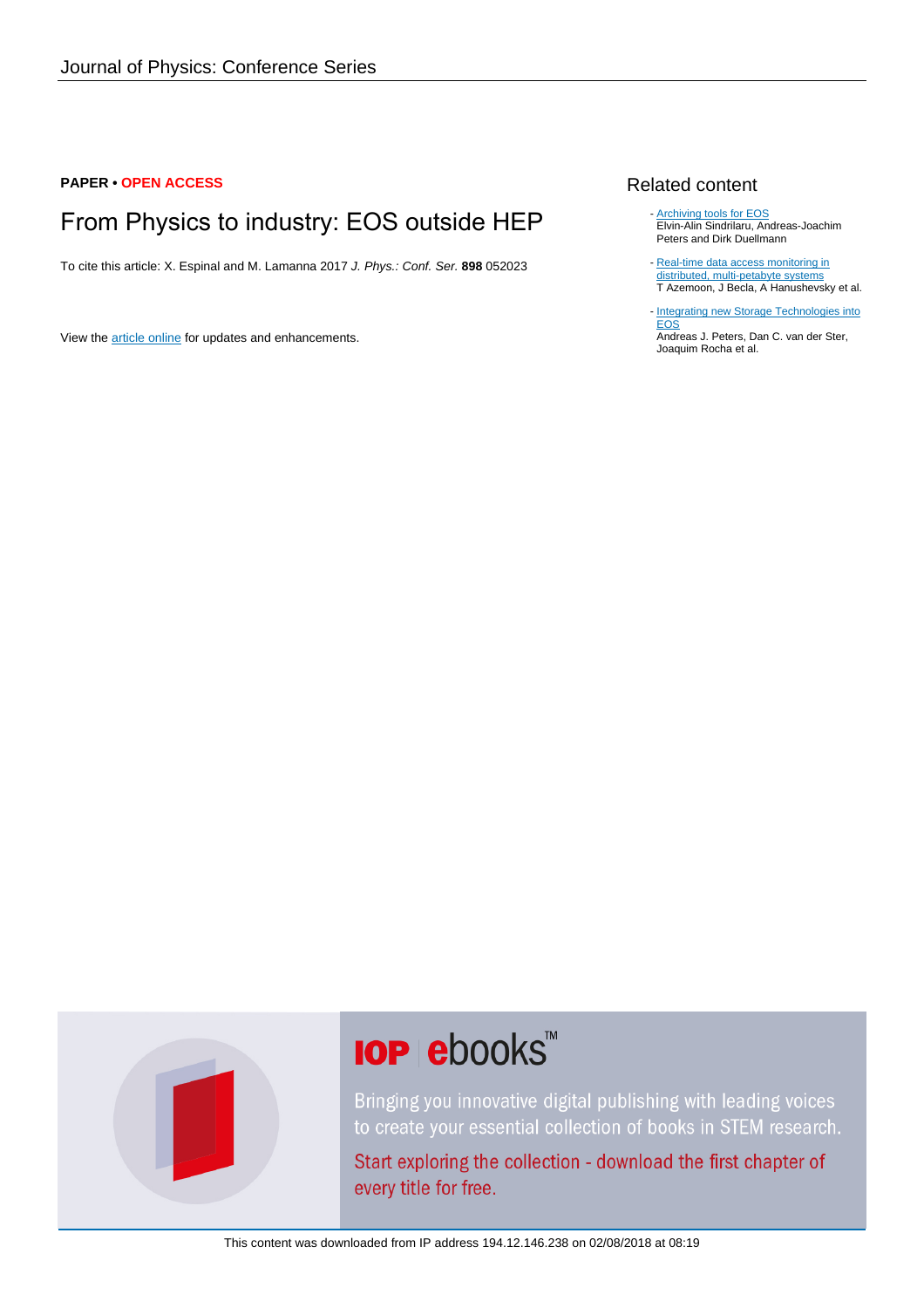**1234567890** IOP Conf. Series: Journal of Physics: Conf. Series **898** (2017) 052023 doi :10.1088/1742-6596/898/5/052023

## From Physics to industry: EOS outside HEP

#### X. Espinal, M. Lamanna

CERN European Laboratory for Particle Physics 1211 Genève (Switzerland)

Abstract. In the competitive market for large-scale storage solutions the current main disk storage system at CERN EOS has been showing its excellence in the multi-Petabyte high-concurrency regime. It has also shown a disruptive potential in powering the service in providing sync and share capabilities and in supporting innovative analysis environments along the storage of LHC data. EOS has also generated interest as generic storage solution ranging from university systems to very large installations for non-HEP applications.

#### 1. Introduction

While preserving EOS as an open software solution for our community we teamed up with COMTRADE company <sup>1</sup> within the CERN OpenLab <sup>2</sup> framework to productise this HEP oriented storage product in a fashion that promotes its adoption by other interested parties, notably outside HEP. In this paper we will deliver a status report of this collaboration and some example of the adoption of EOS outside HEP.

#### 2. EOS: A Large Scale Storage System for the scientific community and beyond

EOS started its production phase in 2011 and currently holds 158PB of data and 1.1B files. It is a diskonly storage solution mainly focused on analysis and fast data processing with a very low access latency thanks to the multi-replication across nodes and JBOD layout <sup>3</sup>. Fast metadata access is guaranteed by the in-memory resident per instance namespace  $4.$  XROOT [3] is the principal access protocol while other protocols such as gridftp, http and fuse can be also enabled. Authentication is done by Kerberos/X509. The four big LHC experiments (ALICE, ATLAS, CMS and LHCb ) are using intensively EOS and they do have a *private* instance while for non-LHC experiments they make use of a *shared* instance, where the main users (among others) are the experiments: AMS, COMPASS, NA48/62, nTOF, NA61 and CLIC. EOS is also the backend for the CERN file share and sync service: CERNBox [2]

 $3$  The acronym stands for Just a Bunch Of Disks and can be seen as a collection of hard disks in a common enclosure that have not been configured to act as a redundant array of independent disks. The popularity of this layout has grown dramatically as raid systems performance are struggling with current commodity hard drive sizes [8]

<sup>4</sup> Currently evolving towards a distributed namespace infrastructure based on a shared K-V store system [1]



Content from this work may be used under the terms of the Creative Commons Attribution 3.0 licence. Any further distribution of this work must maintain attribution to the author(s) and the title of the work, journal citation and DOI. Published under licence by IOP Publishing Ltd

 $1$  COMTRADE is a leading IT company with offices in 11 countries across Europe and North America. Comtrade is a system of companies that operate in the field of software solutions, system integrations and hardware distribution. With a proven track record of delivering industry-leading IT solutions and software engineering services, Comtrade has become a trusted developer of end-to-end technology products and solutions in various industries.

 $2$  CERN openlab is a unique public-private partnership that accelerates the development of cutting-edge solutions for the worldwide LHC community and wider scientific research. Through CERN openlab, CERN collaborates with leading ICT companies and research institutes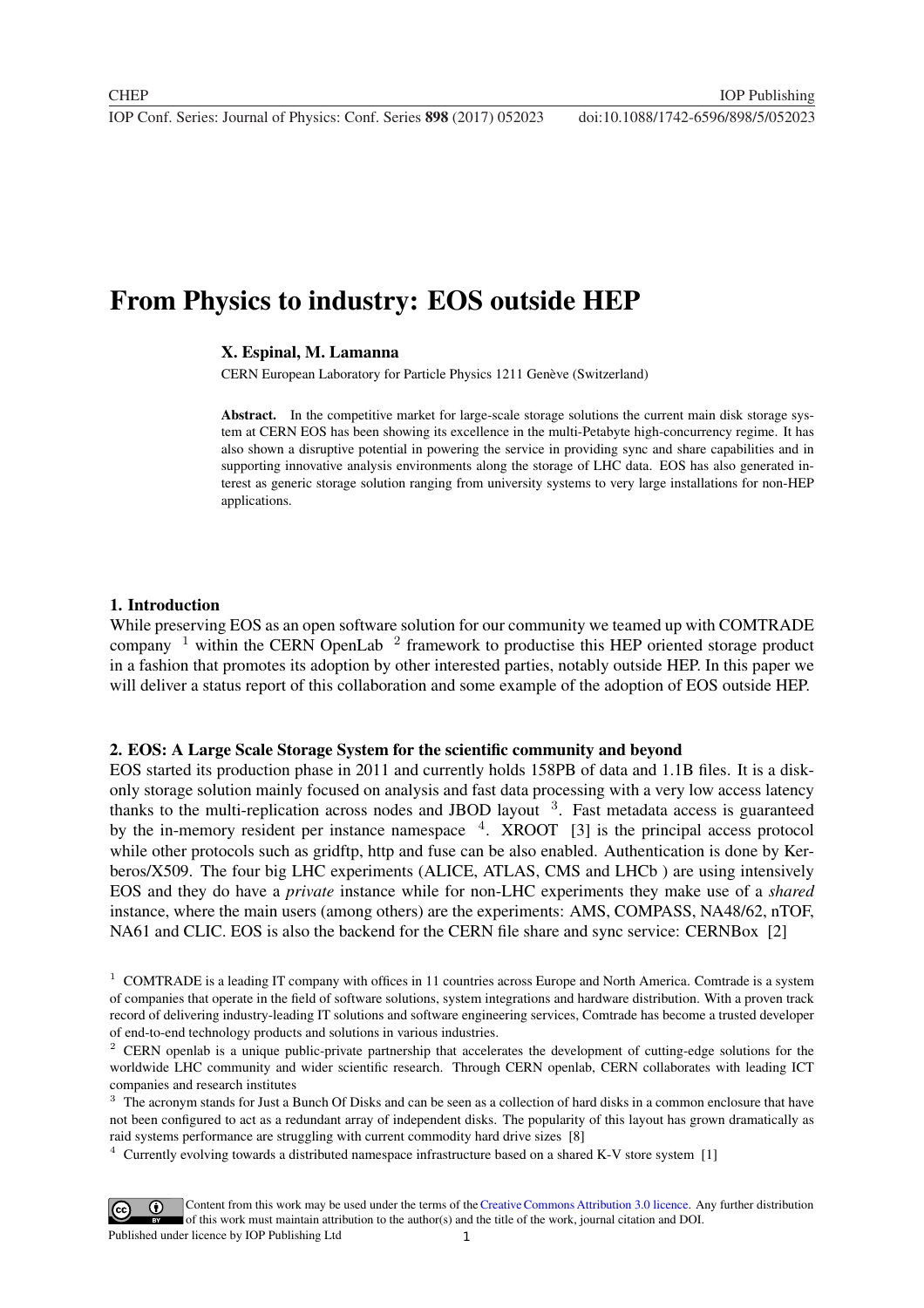EOS has a reduced complexity with respect other large scale storage systems. This is mainly caused by its original design to have a very fast namespace without a complex database dependency and basing the structure on the existing and largely used within the physics community XROOT framework. The resultant product is a system which is not complex to administer, to maintain and even more important to scale. It can be adapted to several use cases and cater for different quality of services:

- Global capacity: the storage capacity of the nowadays commodity diskservers (many-TB hard drives and many-disk on the same enclosure) makes small storage set-ups very sensitive to hardware issues as they are constituted by few-servers. On the other hand if disk resources can be scattered among substantial number of nodes ( $\geq 10$ ) the system will be running on a comfort zone in terms of replica distribution and fault tolerance. Summarising if the installation consist of a minimum number of storage nodes EOS can be used to accommodate from O(100TB) to O(100PB).
- Streaming capacity and concurrency: EOS file layout can be tuned to an arbitrary number of replicas per file hence accommodating to maximise the throughput needs and adapt to the concurrency requirements. This file layout can be set per directory hence being able to have a hot-data (multireplica) and cold-data (few-replica) shared in the same storage system. Global throughput capacity increases in number of disks and number of replicas allowing easy scalability for multi-streaming.
- Diversity: No need for special hardware. No need for the same hardware. EOS can bind any kind of disk (commodity Hard Drives, SSD, Kinetic drives, etc.) as every disk is seen as a filesystem *per se* in the system. Also RAID setups are supported, either via RAID controllers or software RAID. As long as the storage device is seen as a filesystem by the system it can be attached to EOS.
- Reliability: Data loss in large scale storage systems is an unavoidable fact. Hardware failures, software bugs, silent corruption and operational (human) errors contribute to the data loss chain. These, together with today's data *explosion* leads to the massive storage installations being affected by the smallest failure probabilities. Hence design of storage systems need to take this into account. At CERN the Annual Failure Rate (AFR) observed during the last years for hard drives is approx. 2.5% and approx. 1% for raid controllers, both of which vary between different vendors (source [4] and [5, 6, 7]). On the disk side, double copy on different nodes with JBOD configuration systems like EOS are very resilient to hardware failures as the files are distributed across different nodes. On the other hand double copy single disk mirroring (RAID systems) configurations are heavily impacted by double disk failures [8].
- Money: Besides the pure storage capacity there is the need for few extra nodes to be set into the system. The headnode (metadata server) can be an standard node with an standard CPU and standard network interface. The only requirement is that it requires RAM memory to accommodate the namespace. Right new the average metadata footprints are 0.5kB per file and 1kB per directory (100M files and 1M directories it will required around 64GB to run smoothly). Ideally the headnodes should run in a pair to allow Master-Slave setup to increase fault tolerance and resilience.

## 3. EOS outside HEP: the idea, the project, the impact

Based on the experience we had at CERN since the start of the production phase of EOS, its continues growth and the adoption by all the experiments at CERN it was decided to start the *productisation* of EOS to make it suitable for non-HEP and eventually non-scientific environments. It was within this framework we started a project together with CERN OPENLAB and COMTRADE.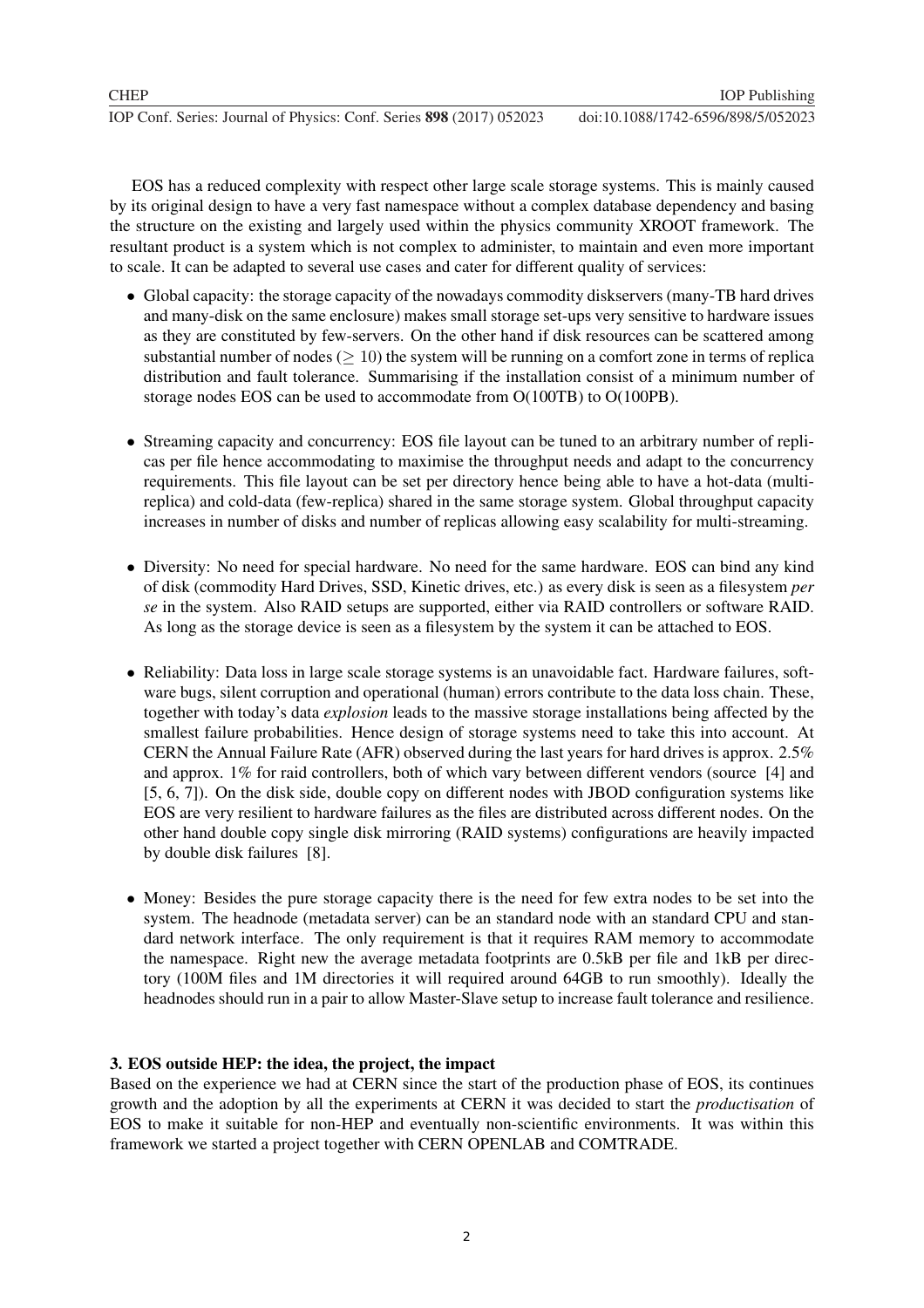| CHEP                                                                 |             |
|----------------------------------------------------------------------|-------------|
| IOP Conf. Series: Journal of Physics: Conf. Series 898 (2017) 052023 | doi:10.1088 |

The main scope of the project is the evolution of the EOS system in the direction of a simplified use, installation and maintenance and to extend its utilisation by adding new supported platforms.

The initial phase that started on June 2015 put emphasis to provide a robust installation kit to allow rapid installation of EOS. The kit included the necessary installation, instructions and tools for operations such as administration guide and user guide. A test suite exercises the native EOS interface and the main access protocols: FUSE (Filesystem in User Space), Webdav/HTTP and S3).

The second phase which is starting now is focused mainly in a) integrating the new COMTRADE engineers into the development and operations team at CERN, gaining experience and autonomy on operations, maintenance and developing EOS to be able to provide first hand support, b) continue evolving the testing, installation and documentation to provide users the full fledge of EOS functionalities: Sync&Share(ie. CERNBox), erasure-coding and geographically distributed multi-site instances and c) provide a testing framework to run simultaneously after every release is built (nightlies+testing) to certify each EOS version as accurately and as quick as possible.

The impact of starting the productisation of EOS was immediate and several institutes within HEP and outside HEP manifested interest in adopting EOS as a storage solution.

- JRC <sup>5</sup>: The unit responsible for earth data observation studies decided to adopt EOS early 2016. The requirement came from the EU Copernicus Programme with the Sentinel fleet of satellites acting as a game changer for the data management and processing approach at JRC with an expected data rate of 10TB/day. Legacy systems were based on an appliance storage of 300TB accessed via NFSv4/CIFS. The current EOS set-up consists of 1.4 PB gross capacity, 10 storage nodes each with one JBOD of 24x6TB disks. System is configured to run in a double replica layout . The system will be extended to 6PB during the current year. More info of the EOS setup at JRC [9]
- Aarnet  $6$  The goal was to provide an scale-out filesystem underneath the ownCloud application  $7$ , using the EOS fuse interface for file IO. The peculiarity and the challenge was that this installation is geo-distributed among Brisbane, Melbourne and Perth. The current EOS production implementation consists of two systems: a) CloudStor with 2.5PB presently and 12 machines with multiple MGM (metadata servers). The usage is cloud storage oriented and only 4% of the stored files are larger than 10 MB. And b) Content Delivery Network consisting of 300TBthat acts as a canary for CloudStor. This is extremely heavy reading with only one write client [10]
- IHEP <sup>8</sup>: the motivation to move to EOS was driven by several reasons: current storage systems manage metadata statically which leads to performance bottlenecks, as metadata and file operations are tightly coupled this makes it difficult to scale for a closed system. Traditional RAID technologies cause too much time consumption for data recovery and system crash in case of host failure. EOS has a very comprehensive file management capabilities: multiple copies, load balancing, etc. Current EOS implementations consists of three main clusters: LHAASO  $9$  : storage is used for LHAASO experiment batch computing. Current size is 230TB , 3.2M files and average size of 32MB. Public EOS Backend storage for IHEPBox based on Owncloud consisting of 145TB and holding 3.4M files with an average size of 4MB. Future plan is to extend EOS to serve as a storage

<sup>5</sup> European Commission Joint Research Centre https://ec.europa.eu/jrc/en/about/jrc-site/ispra

<sup>6</sup> Australia's Academic and Research Network https://www.aarnet.edu.au/

<sup>7</sup> ownCloud is an open source, self-hosted file sync and share app platform. Access and sync your files, contacts, calendars and bookmarks across your devices. https://owncloud.org

<sup>8</sup> Institute of High Energy Physics Chinese Academy of Science www.ihep.org/

<sup>&</sup>lt;sup>9</sup> Large High Altitude Air Shower Observatory an experiment oriented to the study and observation of cosmic rays at Yangbajing, Tibet